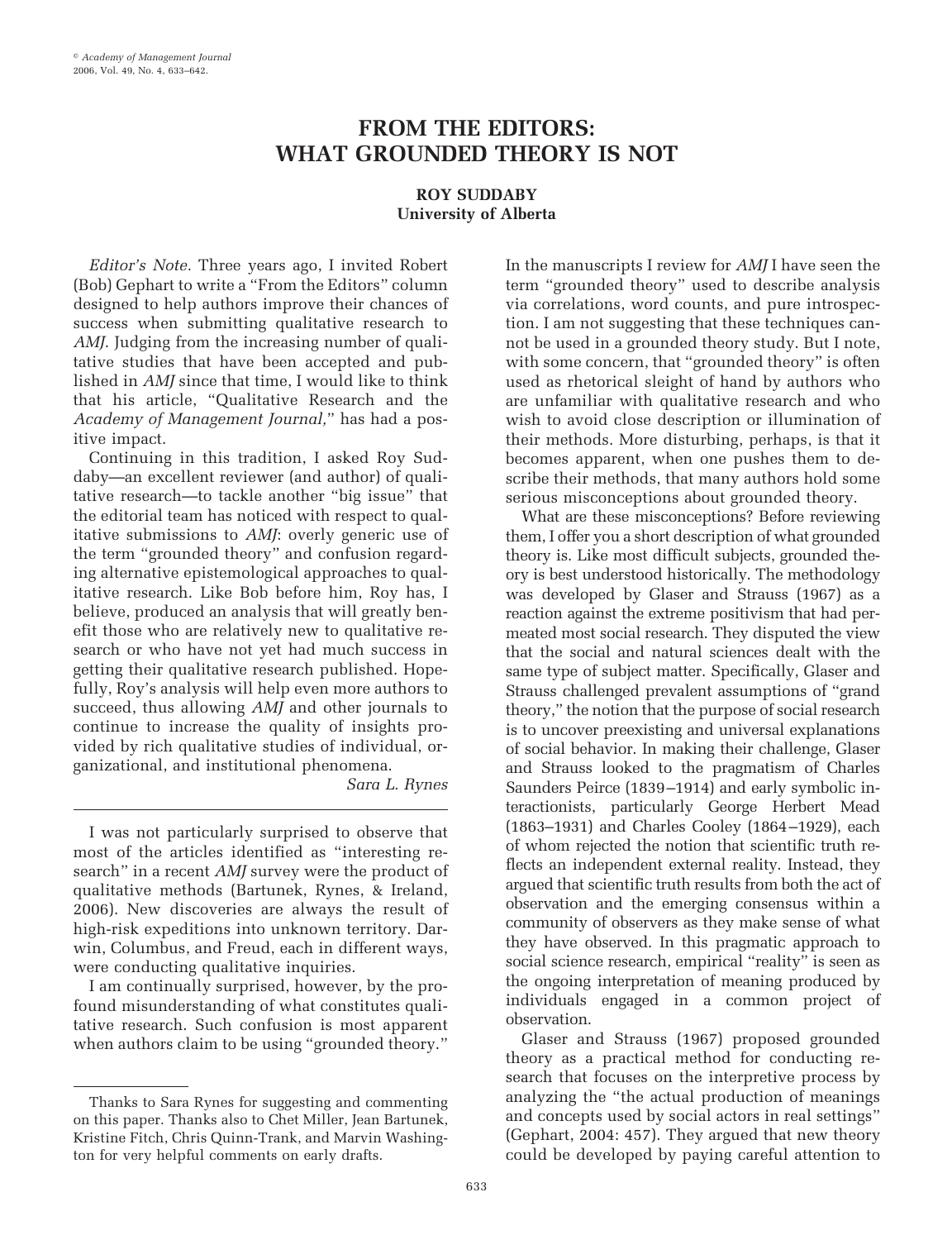the contrast between "the daily realities (what is actually going on) of substantive areas" (Glaser & Strauss, 1967: 239) and the interpretations of those daily realities made by those who participate in them (the "actors"). They also rejected positivist notions of falsification and hypothesis testing and, instead, described an organic process of theory emergence based on how well data fit conceptual categories identified by an observer, by how well the categories explain or predict ongoing interpretations, and by how relevant the categories are to the core issues being observed. Most significantly, Glaser and Strauss offered a compromise between

extreme empiricism and complete relativism by articulating a middle ground in which systematic data collection could be used to develop theories that address the interpretive realities of actors in social settings.

The method described by Glaser and Strauss (1967) is built upon two key concepts: "constant comparison," in which data are collected and analyzed simultaneously, and "theoretical sampling," in which decisions about which data should be collected next are determined by the theory that is being constructed. Both concepts violate longstanding positivist assumptions about how the research process should work. Constant comparison contradicts the myth of a clean separation between data collection and analysis. Theoretical sampling violates the ideal of hypothesis testing in that the direction of new data collection is determined, not by a priori hypotheses, but by ongoing interpretation of data and emerging conceptual categories.

Grounded theory, therefore, is a method that is more appropriate for some questions than others. Clearly, it is most suited to efforts to understand the process by which actors construct meaning out of intersubjective experience. Grounded theory should also be used in a way that is logically consistent with key assumptions about social reality and how that reality is "known." It is less appropriate, for example, to use grounded theory when you seek to make knowledge claims about an objective reality, and more appropriate to do so when you want to make knowledge claims about how individuals interpret reality.

Such fine distinctions between abstract categories are perhaps more easily seen through concrete examples. From my reviewing experience for *AMJ* and other management journals, I have identified six common misconceptions about grounded theory. Although I make no claim that these categories are exhaustive, they accurately reflect my experience and offer, I think, a reasonable assessment of common errors researchers make in conducting and presenting grounded theory research.

#### **SIX COMMON MISCONCEPTIONS**

#### **Grounded Theory Is Not an Excuse to Ignore the Literature**

A common misassumption is that grounded theory requires a researcher to enter the field without any knowledge of prior research. There are several variants of this myth, each based on the false premise that the researcher is a blank sheet devoid of experience or knowledge. An extreme variant is the notion that not only must the researcher enter the field with a blank mind (i.e., without knowledge of the literature and absent prior experience), but that she or he must also enter the field with a blank agenda (i.e., without a defined research question). A less extreme, but more problematic, version suggests that the researcher must defer reading existing theory until the data are collected and analyzed. This notion is reflected in manuscripts whose authors avoid any mention of prior literature until their papers' discussions or concluding sections. In a similar variant, researchers use grounded theory to tackle a subject that is in "well-tilled soil"—that is, a subject that has attracted a long and credible history of empirical research—and use grounded theory as a justification for ignoring prior research in formulating their study.

Leaving aside the question of whether it is even *possible* to disregard one's prior knowledge and experience, the idea that reasonable research can be conducted without a clear research question and absent theory simply defies logic. Such research, as Ronald Coase famously observed, is likely to produce a random "mass of descriptive material waiting for a theory, or a fire" (Coase, 1988: 230). Totally unstructured research produces totally unstructured manuscripts that are unlikely to make it past the desk editor at any credible journal of social science.

The notion of using grounded theory as an excuse to forgo examining extant literature is perhaps more problematic because it is often based on a researcher's desire to discover something new. This desire most often manifests when researchers use grounded theory to tackle well-established areas of empirical inquiry—leadership, for example. In most cases, the researchers honestly hope to gain fresh insights by keeping out of the ruts early travelers have worn. They thus avoid formal reviews of relevant literature in their manuscripts to create the impression that their observations and analytic categorizations of data were not colored by previous ideas.

Unfortunately, this approach is also based on a serious misreading of the seminal texts in grounded methodology. Although Glaser and Strauss were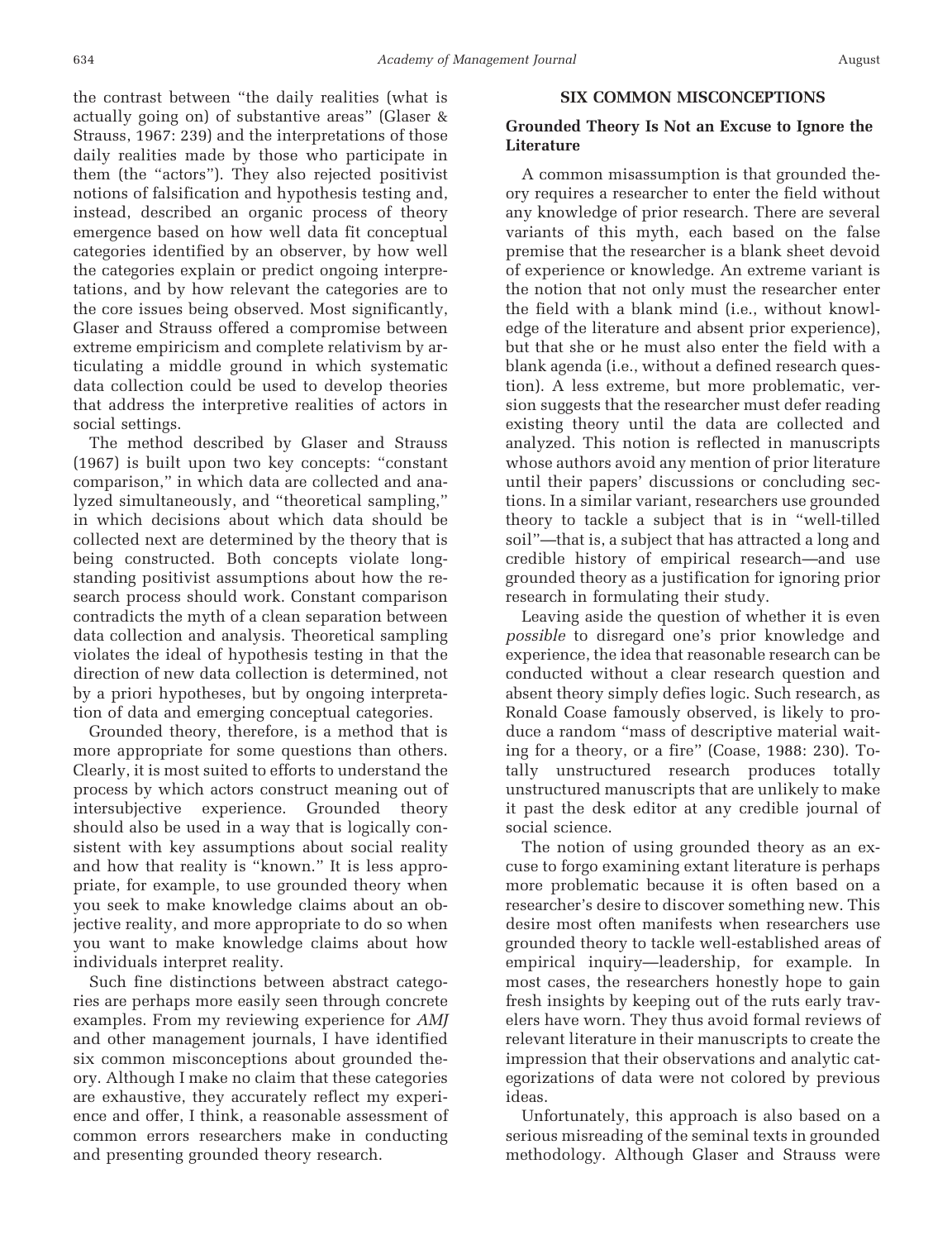motivated against grand theory, their formulation of grounded theory was never intended to encourage research that ignored existing empirical knowledge. They distinguished between *substantive theory,* or theory grounded in extant research in a particular subject area (e.g., leadership), and *grounded theory,* but they observed a direct and necessary link between the two forms of theory:

Substantive theory is a strategic link in the formulation and generation of grounded formal theory. We believe that although formal theory can be generated directly from data, it is more desirable, and usually necessary, to start the formal theory from a substantive one. The latter not only provides a stimulus to a "good idea" but it also gives an initial direction in developing relevant categories and properties and in choosing possible modes of integration. Indeed it is difficult to find a grounded formal theory that was not in some way stimulated by substantive theory. (Glaser & Strauss, 1967: 79)

The real danger of prior knowledge in grounded theory is not that it will contaminate a researcher's perspective, but rather that it will force the researcher into testing hypotheses, either overtly or unconsciously, rather than directly observing. Grounded theory methodologists describe a number of ways to prevent this from happening. One is to avoid research that adheres too closely to a single substantive area and, instead, draw from the several substantive areas that are frequently reflected in a given daily reality. Stephen Barley's (1986, 1990) research on technology and structuring, for example, succeeds because it draws from (at least) two areas of substantive research—technological change and structuration theory—that are both often germane in the same research contexts. Another technique is to be continuously aware of the possibility that you are being influenced by preexisting conceptualizations of your subject area. Particularly when working through well-tilled soil, grounded theorists must retain the capacity to "make the familiar strange" (Spindler & Spindler, 1982). A final solution is to try not to overextend the objective of grounded theory research. That is, researchers may shoot for "the elaboration of existing theory" rather than untethered "new" theory.

None of these approaches justifies ignorance of existing literature or knowledge. The reality of grounded theory research is always one of trying to achieve a practical middle ground between a theory-laden view of the world and an unfettered empiricism. A simple way to seize this middle ground is to pay attention to extant theory but constantly remind yourself that you are only human and that what you observe is a function of both who you are and what you hope to see.

#### **Grounded Theory Is Not Presentation of Raw Data**

I occasionally see papers that start with an appropriate and interesting question, are written well, and follow a well-constructed method, but produce findings that are obvious or trite. You've seen such papers; they conclude that entrepreneurs are risk takers, change is difficult, and leaders are charismatic. The common thread in such research is that it tends to present incomplete or relatively undigested data.

This unfortunate outcome is usually the result of one of three errors in the practice of grounded theory research. First, there may be some confusion between grounded theory and phenomenology. Phenomenological research emphasizes the subjective experiences of actors' "lifeworlds" (Husserl, 1969; Schutz, 1972). Methodologically, phenomenologists attempt to capture the rich, if not mundane, detail of actors' lived experiences. They often present data in relatively raw form to demonstrate their authenticity and to permit a holistic interpretation of the subjects' understanding of experience. Such data are typically analyzed through somewhat introspective techniques that permit a clear focus on the relationship between the language used and the objects to which language relates (Moustakas, 1994).

Although grounded theory retains some sympathy for phenomenological assumptions and techniques, researchers using grounded theory are less focused on subjective experiences of individual actors per se and are instead more attentive to how such subjective experiences can be abstracted into theoretical statements about causal relations between actors. The difference between these two approaches can be seen in how each uses the technique of interviewing. In a phenomenological study, in-depth interviews are a key means of probing individuals' subjective experiences (Wimpenny & Gass, 2000). The detail and nuance of the stories interviewees elaborate and the specific words they choose comprise the primary unit of analysis. Because phenomenology is an effort to probe the lived experience of subjects without contaminating the data (Moustakas, 1994), units of data are often presented in their raw form. In grounded theory, by contrast, interviews with subjects may start with a phenomenological interest in subjective understandings, but the primary interest is not in the stories themselves. Rather, they are a means of eliciting information on the social situation under examination. In contrast to phenomenological studies, grounded theory studies rarely have interviews as their sole form of data collection.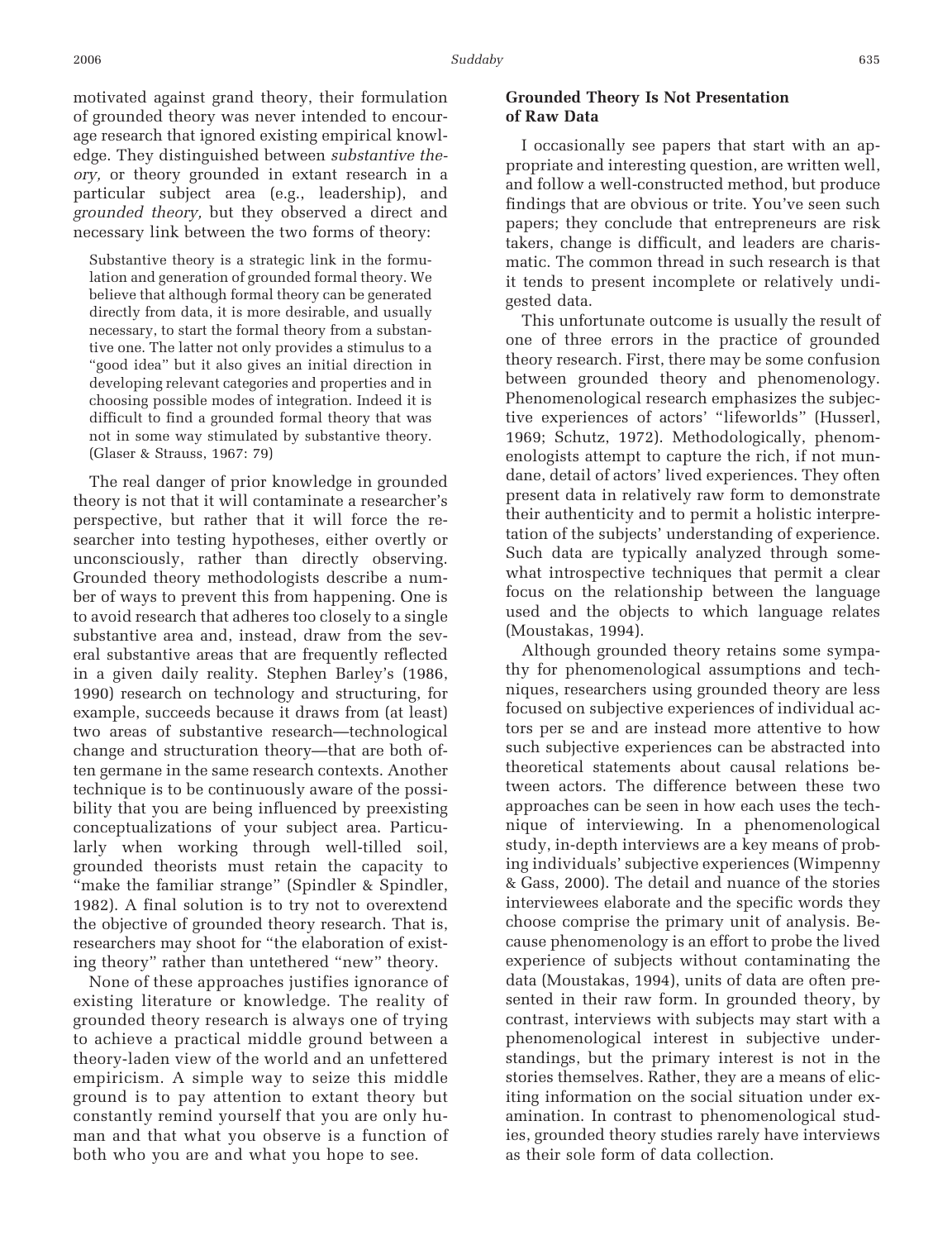The second grounded theory application error that I see as producing obvious and trite output is failure to "lift" data to a conceptual level. Again, this failure may arise from the epistemological problem of confusing grounded theory with phenomenology. It is more likely, however, that the researcher has simply failed to completely analyze the data. A key element of grounded theory is identifying "a slightly higher level of abstraction higher than the data itself" (Martin & Turner, 1983: 147. The movement from relatively superficial observations to more abstract theoretical categories is achieved by the constant interplay between data collection and analysis that constitutes the constant comparative method. The failure of data to coalesce into definable conceptual structures that move beyond the obvious may well be the result of a researcher's failure to thoroughly work between data and extant knowledge in an effort to find the best fit or the most plausible explanation for the relationships being studied (Locke, 2001).

Finally, the researcher who has produced simplistic output may simply have stopped collecting data too early. Unlike more traditional, positivist research, grounded theory offers no clean break between collecting and analyzing data. Rather, a researcher must continue to collect data until no new evidence appears. This process, called "category saturation," is one of the primary means of verification in grounded theory (Strauss & Corbin, 1998). Premature departure from the field may well result in data that are only partly analyzed and therefore fail to elevate obvious categorizations to a more abstract theoretical level.

## **Grounded Theory Is Not Theory Testing, Content Analysis, or Word Counts**

I regularly see papers in which the authors attempt to use grounded theory methods to test hypotheses. These fall into a larger category of manuscripts whose authors have engaged in the sloppy practice of methodological slurring (Goulding, 2002), using interpretive methods to analyze "realist" assumptions. In most cases the manuscripts begin with clear sets of positivist assumptions, including hypotheses, and then proceed to report "tests" of the hypotheses with sets of interviews or counts of words in relevant publications. In other cases manuscripts will start with interpretive premises, such as the social construction of reputation in the popular business press, and then report word counts, with the claim of having performed grounded theory.

Although there is nothing wrong with combining qualitative and quantitative methods—in fact, the

practice should be encouraged—there must be some degree of congruence between the research question (i.e., a researcher's assumptions about the nature of reality and how one might know reality) and the methods used to address the question. A realist ontology rests on the assumption that the variables of interest exist outside individuals and are, therefore, concrete, objective, and measurable (Burrell & Morgan, 1979). An "interpretivist" ontology rests on the contrasting assumption that human beings do not passively react to an external reality but, rather, impose their internal perceptions and ideals on the external world and, in so doing, actively create their realities (Morgan & Smircich, 1980). From this perspective, the key variables of interest are internal and subjective.

Keep in mind that the purpose of grounded theory is not to make truth statements about reality, but, rather, to elicit fresh understandings about patterned relationships between social actors and how these relationships and interactions actively construct reality (Glaser & Strauss, 1967). Grounded theory thus should not be used to test hypotheses about reality, but, rather, to make statements about how actors interpret reality. As Martin and Turner (1986) observed, grounded theory is best used when no explicit hypotheses exist to be tested, or when such hypotheses do exist but are too abstract to be tested in a logical, deductive manner. This is where grounded theory is most appropriate where researchers have an interesting phenomenon without explanation and from which they seek to "discover theory from data" (Glaser & Strauss, 1967: 1).

There are some qualifications to my statement that grounded theory is not theory testing, content analysis, or word counts. Although grounded theorists do not use Popperian notions of falsification as a technique for making statements about reality, they do "test" their tentative ideas and conceptual structures against ongoing observations. A key component of the constant comparative method is such critical evaluation of emerging constructs against ongoing observations. Similarly, although grounded theory is not to be confused with content analysis or word counting, both techniques can form part of grounded theory studies. The important difference is that grounded theory describes an overall method for systematically gathering and analyzing data, but content analysis describes a specific context within which a distinct type of data can be gathered and analyzed. Typically, in a grounded theory study, content analysis is only one of multiple contexts for acquiring data. Word counting, which is a subset of content analysis, is somewhat more problematic in that it bears posi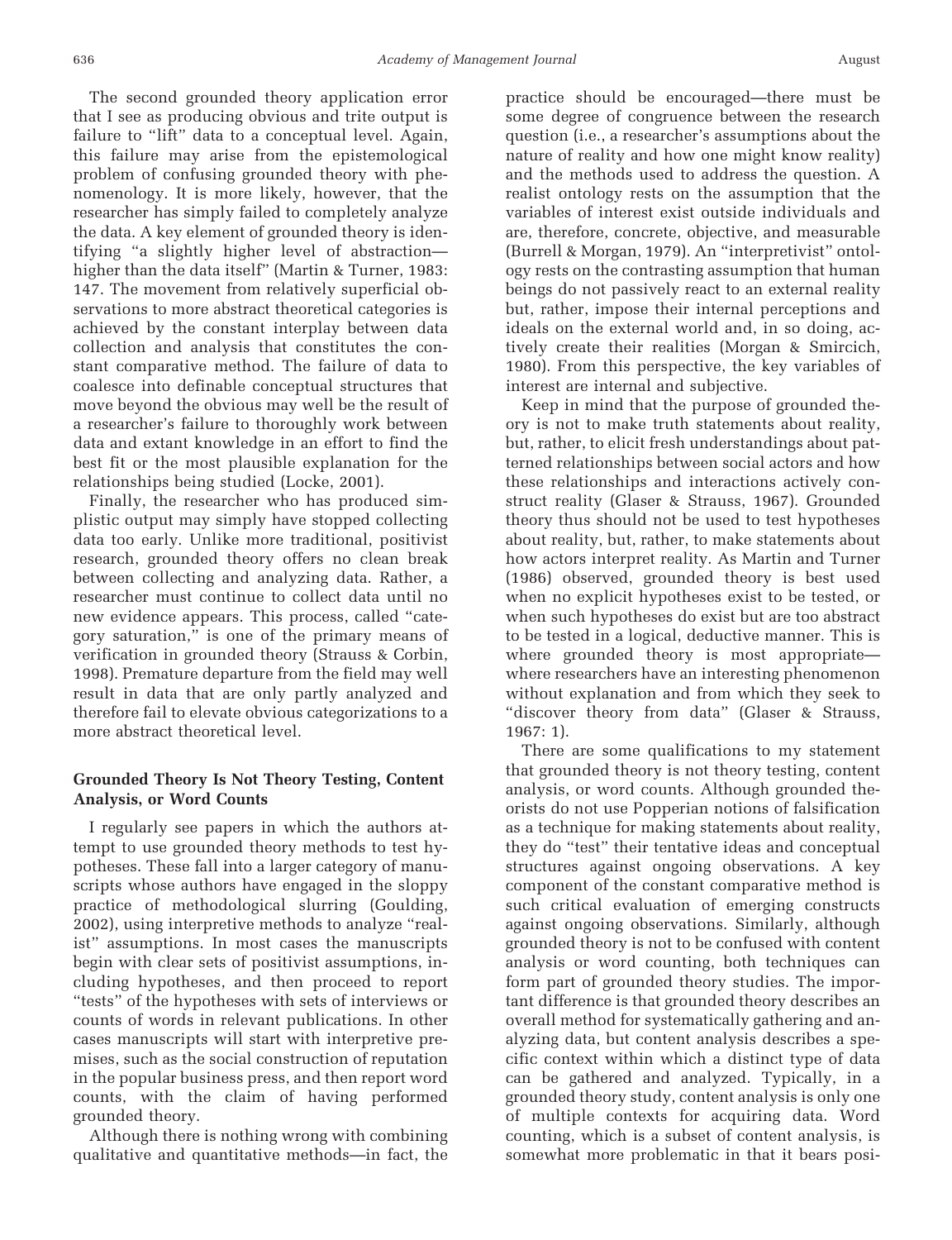tivist assumptions about the relationship between word frequency and meaning, most of which violate the interpretivist assumptions of grounded theory (Krippendorff, 2003).

Another important qualification to my comments about methodological slurring arises from the way in which grounded theory tends to be presented in journal articles. Even though grounded theory research is conducted iteratively, by analyzing and collecting data simultaneously, it is usually presented sequentially. This gap occurs because the norms of presentation in management (and other academic) journals have positivist origins and impose discrete and sequential categories of data collection and analysis on authors trying to present grounded theory research. In pure form, grounded theory research would be presented as a jumble of literature consultation, data collection, and analysis conducted in ongoing iterations that produce many relatively fuzzy categories that, over time, reduce to fewer, clearer conceptual structures. Theory would be presented last.

Presenting grounded theory in this pure form, however, would be neither efficient nor comprehensible to the majority of researchers who work in the positivist paradigm. The norm that has evolved is to present grounded theory in the traditional discrete categories and in the same sequence as quantitative research: theory, data collection, data analysis, results. Doing so has the unfortunate consequence of creating the impression of methodological slurring, even when the constant comparative method has been used. For those unfamiliar with grounded theory techniques, the mode of presentation may also create the unfortunate impression that grounded theory methods can be mixed with a positivist research agenda.

There are ways of avoiding this incorrect impression while adhering to the sequential norms of journal presentation. Foremost, the process of data analysis, including coding techniques and category creation, should be made apparent to the reader. Authors can do this in their methods sections and, in my opinion, such accounts are most effective when the authors provide illustrative examples of coding techniques and the evolution of conceptual categories in a table or appendix.

Similarly, authors can note that, although they are presenting theoretical concepts in a traditional manner (i.e., up front in the study), the concepts did, in fact, emerge from the study. Perhaps one of the most eloquent versions of this statement came from a manuscript recently reviewed in the *Academy of Management Journal:*

In framing our introduction and the following conceptual overviews, we have employed the theoretical concepts that actually emerged from the study. In the grounded, interpretive research approach used here, the theoretical concepts and framework are grounded in and emerge from the data and analysis that follow (Glaser & Strauss, 1967; Strauss and Corbin, 1990), rather than being derived from prior theory that guided data collection and analysis. A "purist" rendition of interpretive research reporting would, however, entail a lengthy and complex qualitative data presentation before the reader learns what the major theoretical dimensions and contributions are likely to be. In other words, the theory would normally appear *after* the data presentation (Dact, 1985). We suspend this interpretive reporting hallmark for the sake of advance clarity, and employ the more traditional presentational strategy of providing a theoretical overview first, to preview the major findings and resulting model. It is important to keep in mind, however, that these concepts actually emerged from the study itself (along with consultations with relevant literature that were guided by the emerging thematic analysis). (Anonymous, provided by editor)

I like this caveat to the presentation of grounded theory because it succinctly avoids the impression of methodological slurring by identifying the messy, nonlinear reality of grounded theory research and, simultaneously, providing a practical justification (i.e., comprehensibility) for presenting the data and analysis in a traditional "sanitized" format.

The key objection to mixing grounded theory with hypothesis testing, however, is that doing so tends to violate the notion of theoretical emergence. That is, when a researcher uses grounded theory techniques to "test" preconceived notions of what is likely to be observed, chances are he or she will "see" the intended categories and overlook more emergent ones. This form of methodological slurring tends toward "forced categories" in the coding process (Glaser, 1992) and reduces grounded theory technique from its intended purpose of identifying new theory to one of simply confirming extant understandings of a social phenomenon as a consequence of the researcher imposing intentions on the data.

## **Grounded Theory Is Not Simply Routine Application of Formulaic Technique to Data**

Some manuscripts reinforce the myth that grounded theory is a relatively mechanical technique. This myth has several manifestations. One is to present grounded theory as a series of rigid rules, such as "saturation is achieved when one has con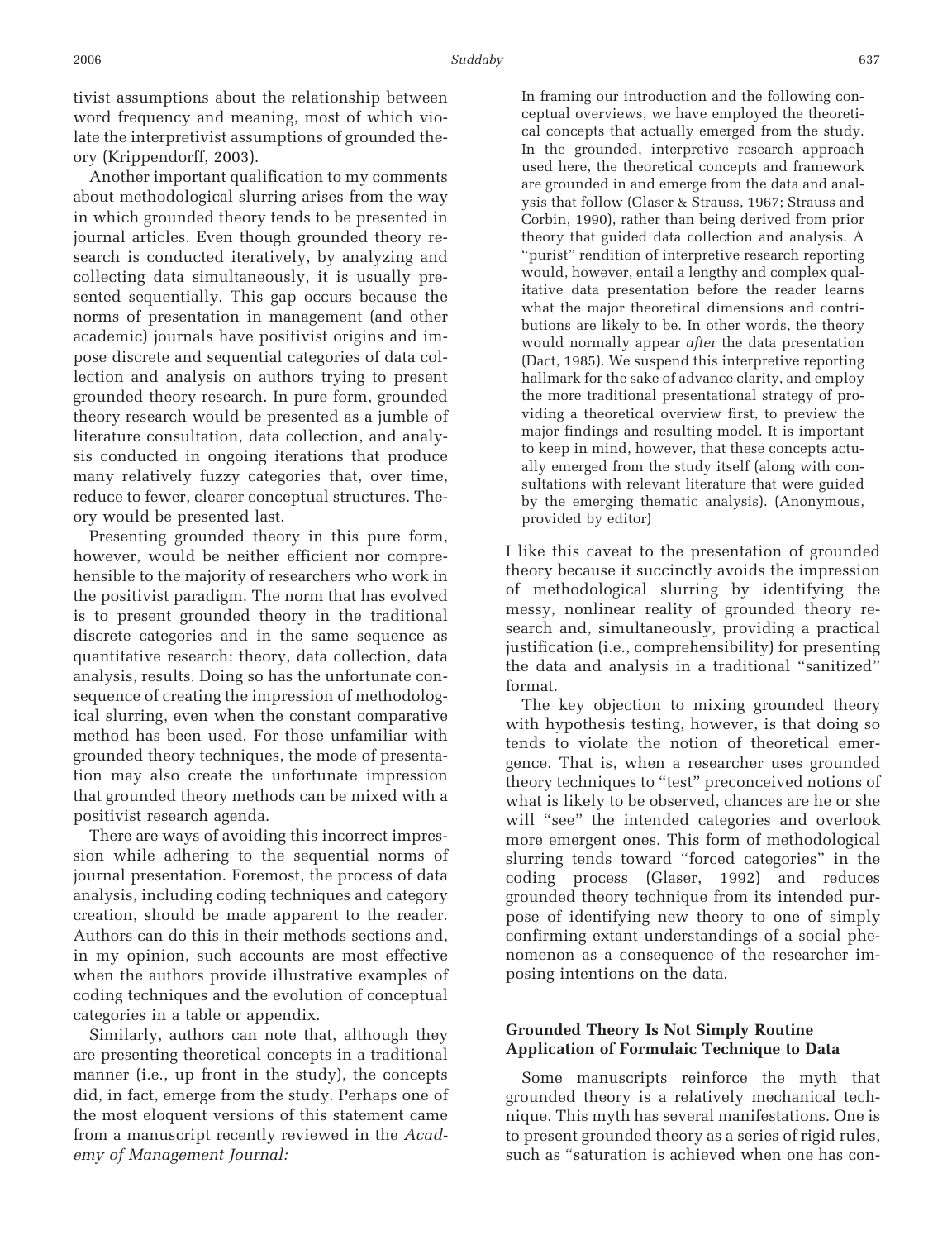ducted between 25 and 30 interviews." Another is the implication that pouring textual data into a software package will yield results. A common characteristic of most efforts to use grounded theory is a neurotic overemphasis on coding. The researcher has diligently followed the rules and gone from open coding (derived from an initial reading of the data) to more abstract or categorical codes and finally to conceptual or theoretical codes but has made no interpretive effort at any stage of coding. The result is typically a nice set of conceptual categories that, in the process of routine data analysis, become divorced from both the data and the original research question. That is, although the rigid application of grounded theory technique might produce passable results, such a mechanical approach usually lacks the spark of creative insight upon which exemplary research is based.

The key issue to remember here is that grounded theory is an interpretive process, not a logico-deductive one. Positivist models of science encourage the notion that researchers stand separate from objects of inquiry in order to minimize the degree to which the act of observation interferes with or contaminates the observation. In interpretive models, this assumption is not so firmly held. The researcher is considered to be an active element of the research process, and the act of research has a creative component that cannot be delegated to an algorithm. Qualitative software programs can be useful in organizing and coding data, but they are no substitute for the interpretation of data. The researcher must make key decisions about which categories to focus on, where to collect the next iteration of data and, perhaps most importantly, the meaning to be ascribed to units of data.

Successful grounded theory research has a clear creative component. Glaser and Strauss were aware of this component and the tension it would create with those who find comfort in trusting an algorithm to produce results. Glaser (1978) used the term "theoretical sensitivity" to describe the essential tension between the mechanical application of technique and the importance of interpretive insight. The tension ultimately proved to be a point of departure between the founders of grounded theory, with Glaser favoring creativity and openness to unanticipated interpretations of data while Strauss (and coauthor Juliet Corbin) became advocates of adherence to formal and prescriptive routines for analyzing data (Locke, 1996). Even so, Corbin and Strauss continued to caution against an overly mechanical application of method:

If the researcher simply follows the grounded theory procedures/canons without imagination or insight into what the data are reflecting— because he or she fails to see *what* they really indicate except in terms of trivial or well known phenomena—then the published findings fail on this criterion. Because there is an interplay between researcher and data, no method, certainly not grounded theory, can ensure that the interplay will be creative. Creativity depends on the researcher's analytic ability, theoretical sensitivity, and sensitivity to the subtleties of the action/interaction (plus the ability to convey the findings in writing). A creative interplay also depends on the other pole of the researcher-data equation, the quality of the data collected or analyzed. An unimaginative analysis may in a technical sense be adequately grounded in the data, yet be insufficiently grounded for the researcher's theoretical purpose. This occurs if the researcher does not draw on the complete resources of data or fails to push data collection far enough. (Corbin & Strauss, 1990: 19).

Those new to grounded theory research must become both patient and tolerant of ambiguity, because it is the ongoing interaction between researcher and data that generates the fundament of successful grounded research.

#### **Grounded Theory Is Not Perfect**

In reading reviews of manuscripts that undertake grounded theory, I detect a growing fundamentalism in grounded theory research. That is, there seems to be a growing gap between those who actually engage in grounded theory and those who write about it. The latter group, unsurprisingly, tends toward purist idealism and, as a result, they repeat and reinforce many of the myths I have described above: rigid rules about saturation, mechanical application of technique to data, and clear demarcation between theory and data. The gap between pragmatics and purists has become exacerbated by a proliferation of how-to manuals and textbooks about simplifying and streamlining grounded theory research.

Let me be clear that my intent is not to criticize the emergence of a community of scholars devoted to improving grounded theory methodology. This has occurred in the context of quantitative research as well. There *ought* to be a healthy tension between pure methodologists and practitioners.

Keep in mind, however, the pragmatic core of grounded theory research. It was founded as a practical approach to help researchers understand complex social processes. It was also designed as a method that might cccupy a pragmatic middle ground between some slippery epistemological boundaries. Because of this genealogy, grounded theory techniques are inherently "messy" (Parkhe,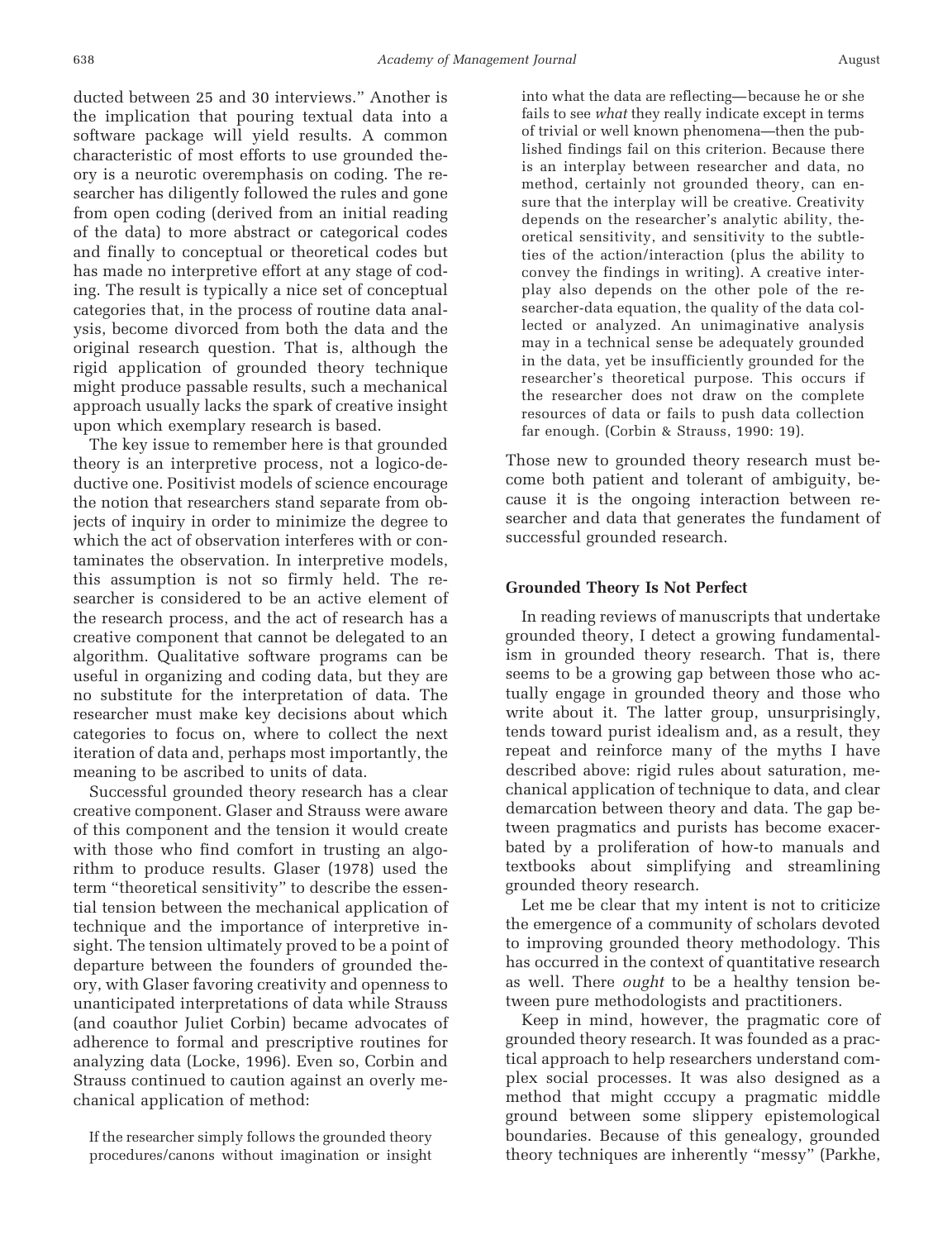1993) and require researchers to develop a tacit knowledge of or feel for when purist admonitions may not be appropriate to their research and may be ignored.

This statement is not an excuse for ignorance of the epistemological and ontological issues surrounding grounded theory methods. Quite the opposite; it speaks to the need for practitioners to know this terrain well, for it is only through understanding the philosophical underpinnings that one can safely navigate the thorny questions of when, for example, one's method is consistent with a particular view of reality. But being aware of one's epistemological position does not justify dogmatism about conducting grounded theory research. Ultimately, questions of when saturation is achieved, how coding should be done, or when counting is appropriate can be resolved pragmatically.

Perhaps an example will clarify these issues of messiness and tacitness. A key point of confusion in grounded theory research is the question of knowing when saturation has occurred during data collection. Because grounded theory research uses iteration and sets no discrete boundary between data collection and analysis, saturation is not always obvious, even to experienced researchers. Yet every submitted manuscript contains a statement that saturation occurred. It is a "box" that must be "checked off" prior to publication.

Deciding saturation has happened takes tacit understanding, which is achieved as much through experience as through a priori criteria. The indeterminate, messy nature of saturation invites a fundamentalist drift toward positivism—the 25 interviews. But, according to Glaser and Strauss, saturation is a practical outcome of a researcher's assessment of the quality and rigor of an emerging theoretical model: "The criteria for determining saturation . . . are a combination of the empirical limits of the data, the integration and density of the theory and the analyst's theoretical sensitivity" (1967: 62). The signals of saturation, which include repetition of information and confirmation of existing conceptual categories, are inherently pragmatic and depend upon both the empirical context and the researcher's experience and expertise.

There are other examples of the pragmatic middle road of grounded theory. Fundamentalists often incorrectly describe quantitative approaches as necessarily deductive and grounded theory as inherently inductive. Practically, neither could ever be true. Pierce recognized that pure induction and pure deduction are necessarily sterile. New ideas result from a combination of these fundamental approaches, which he termed "abduction." Abduction "is the process of forming an explanatory hypothesis. It is the only logical operation which introduces any new idea" (Peirce, 1903: 216). Peirce also described abduction as the fallible "flash of insight" that generates new conceptual views of the empirical world. The notion of abduction has become incorporated into grounded theory as "analytic induction," the process by which a researcher moves between induction and deduction while practicing the constant comparative method. Strauss and Corbin noted that induction had been overemphasized in grounded theory research. They observed that whenever researchers conceptualize data, they are engaging in deduction and that effective grounded theory requires "an interplay between induction and deduction (as in all science)" (1998: 137).

In sum, a healthy tension between methodologists and practitioners is desirable, but researchers should try to avoid fundamentalist tendencies in how they approach and, more importantly, evaluate grounded theory research.

#### **Grounded Theory Is Not Easy**

I often get the impression, when reading some of the more egregious examples of how not to do grounded theory research, that the methodology suffers from its apparent simplicity. That is, much like modern art or the sparse prose of Ernest Hemingway, examples of outstanding grounded theory raise the immediate reaction, "Hey, I could do that!" The seamless craft of a well-executed grounded theory study, however, is the product of considerable experience, hard work, creativity and, occasionally, a healthy dose of good luck.

Many of the primary techniques of grounded theory research are developmental. That is, the quality of their application improves with experience. The developmental nature of grounded theory research derives, in part, from individual differences in researchers' ability to interpret patterns in qualitative data (Turner, 1981). Grounded theory is an interpretive process that depends upon the sensitivity of a researcher to tacit elements of the data or meanings and connotations that may not be apparent from a mere superficial reading of denotative content. Many grounded theory researchers describe this interpretion as occurring subconsciously, as a result of their constant "immersion" in the data—an event that some describe as akin to "drowning" (Langley, 1999).

Although the subjective elements of grounded theory research confer an advantage on some individuals, I do not mean to suggest that this bars others from ever conducting grounded theory research. Rather, the advantage some enjoy suggests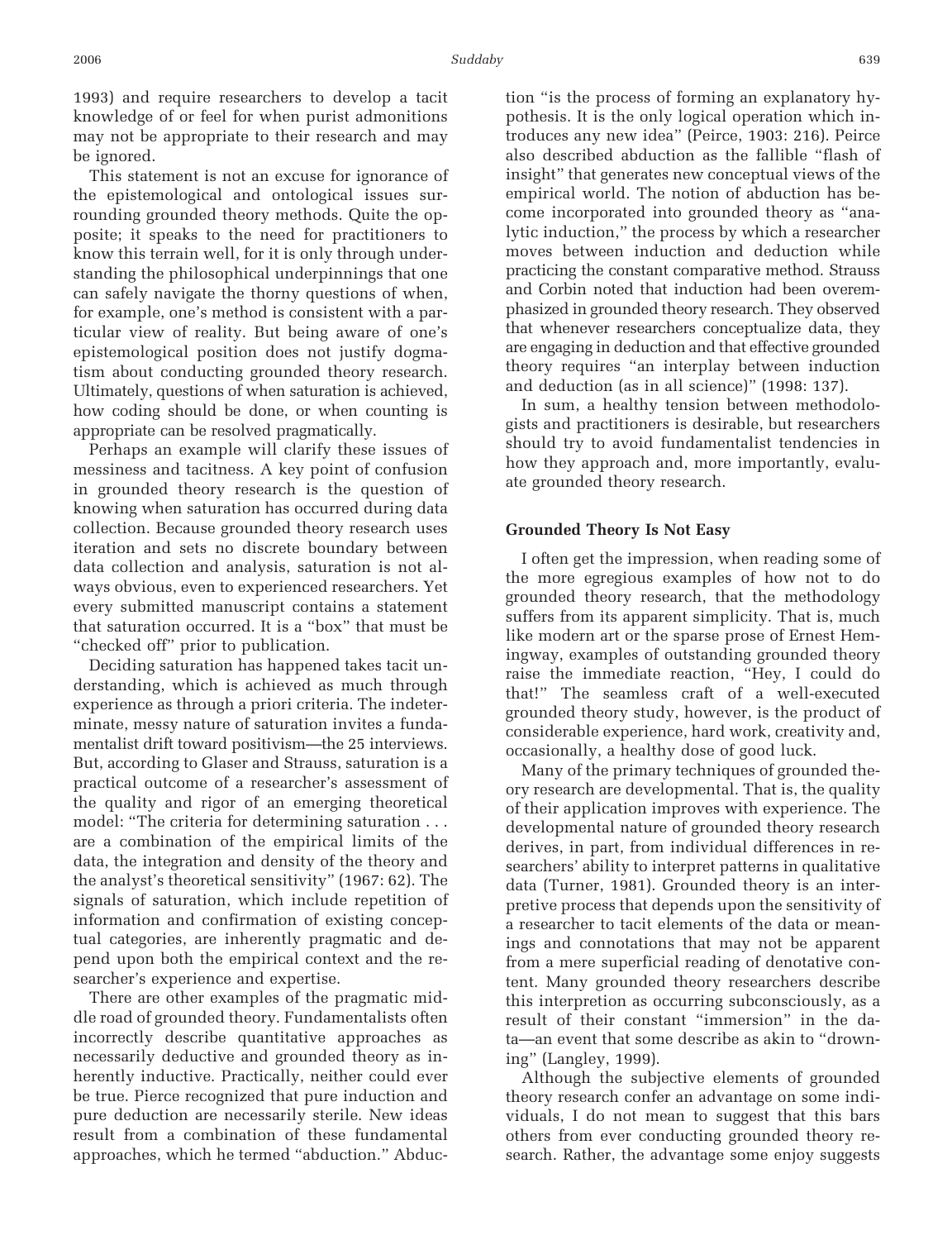that we who are less gifted with intuitive skills or pattern-perceiving abilities require more course work, training, and experience to acquire these sensitivities. Indeed, the genius of Glaser and Strauss's original methodology is that it outlines a procedure by which formerly tacit processes are made explicit. The apparent simplicity of grounded theory research, however, creates the misperception that it is easy and encourages many without prior experience or education in grounded theory methodology to "have a go." Not surprisingly, the product of such an effort will be similar to the product of a researcher untrained in statistical methods "having a go" at LISREL.

Exemplary research using grounded theory also requires considerable exposure to the empirical context or subject area of research. Contradicting prevalent ideals of scientific detachment from context, the constant comparative method implies an intimate and enduring relationship between researcher and site. Because of this close and longstanding connection, the personality, experience, and character of a researcher become important components of the research process and should be made an explicit part of the analysis (Strauss & Corbin, 1998).

Two significant consequences flow from this. First, in grounded theory, researchers must account for their positions in the research process. That is, they must engage in ongoing self-reflection to ensure that they take personal biases, world-views, and assumptions into account while collecting, interpreting, and analyzing data. Such continuous reflection is not easy, particularly for those unaccustomed to a model of science in which the researcher is an important focus of the process.

Second, because the somewhat artificial boundary between researcher and research subject is removed, the quality of the contact between researcher and empirical site and the quality of the research produced have a direct relationship. As a result, most high-quality grounded theory research arises from an extensive and ongoing commitment to a line of theoretical research and an empirical site. Consider as an illustration Karl Weick's commitment to studying firefighters' "sensemaking" or Hinings and Greenwood's commitment to studying organizational change in the professions. Such illustrative examples are supported by empirical research showing that the more time researchers spend on-site in organizational contexts, the more they report high levels of "self-learning," and the more their research is cited by peers (Rynes, McNatt, & Bretz, 1999).

## **Grounded Theory Is Not an Excuse for the Absence of a Methodology**

This essay was motivated by a recurring problem in manuscripts I see, in which researchers claim to have performed grounded theory research, support their claims with a cursory citations to Glaser and Strauss (1967), and then offer little, if any, description of their methodology. If a revision is granted and the authors are pushed to reveal how the data were collected and analyzed, it becomes clear that the term "grounded theory" was interpreted to mean "anything goes." Data may have been collected randomly, coded by forced application of preexisting conceptual categories, and used to test hypotheses. In sum, the research either ignored or deliberately violated the core procedures and tenets of grounded theory methodology (Locke, 1996).

When I review a paper containing a claim of grounded theory, I check to ensure that, at a minimum, the authors have described their methodology transparently enough to reassure me that they followed core analytic tenets (i.e., theoretical sampling, constant comparison) in generating the data and that I can reasonably assess how the data were used to generate key conceptual categories. I'm also interested to see indicia of the researchers' theoretical sensitivity—their openness to new or unexpected interpretations of the data, the skill with which they combine literature, data, and experience, and their attention to subtleties of meaning. I look for indications of consistency between research questions (and their assumptions about the world and how people come to understand it) and the methods used to answer the questions. Finally, I am very attentive to the researchers' use of technical language in describing their methodology because I believe there is a clear connection between rigor in language and rigor in action.

My observations about the lapses I have observed in reviewing manuscripts may create the unfortunate impression that few exemplary models of grounded theory research exist. This is, of course, simply not true. There are many and, at the risk of offending a large number of exceptional grounded theory researchers, I invite you to read one of my favorites. Isabella's (1990) study on managers' interpretation of processes of organizational change is an outstanding exemplar of grounded theory methodology. The methods section states a research strategy in which the epistemological link between research question and methodology is clear. The process by which interview subjects were identified and selected is made transparent, as is the mode by which raw data were converted to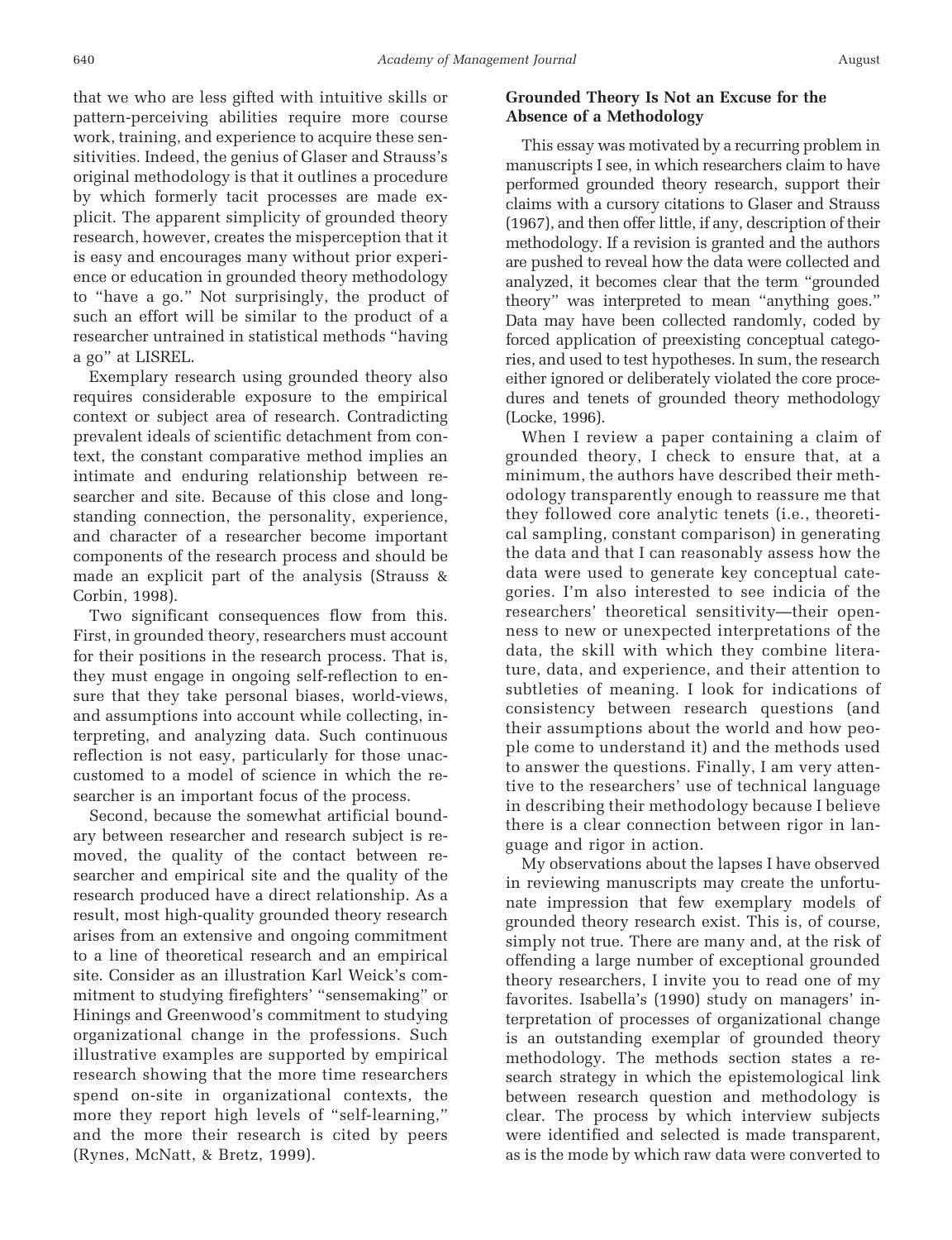conceptual categories. The author offers sufficient detail in the data presented to create a sense of verisimilitude for the reader but also lifts the data by weaving ongoing interpretations, experience, and prior literature into a model of evolving managerial interpretations of organizational change. The study incorporates all of the key analytic tenets and procedures of grounded theory and, at the same time, demonstrates a high degree of theoretical sensitivity in the researcher. It's also a very readable study.

Many other exemplars of grounded theory research—for instance, Sutton (1987), Gersick (1988), and Browning, Beyer, and Shetler (1995)—share the devotion to transparency and rigor described above. I encourage you to read them, both as how-to manuals and as sources of inspiration and motivation to engage in grounded theory research. One of the more satisfying elements of conducting research in management is that, in contrast to the physical sciences, social science research looks at how human invention continually generates new ways of interaction and organization. Researchers can best understand those new modes of interacting and organizing by using a methodology that is attentive to issues of interpretation and process and that does not bind one too closely to long-standing assumptions. Fortunately, that's precisely what grounded theory is.

#### **REFERENCES**

- Barley, S. R. 1986. Technology as an occasion for structuring: Evidence from the observations of CT scanners and the social order of radiology departments. *Administrative Science Quarterly,* 31: 78 –109.
- Barley, S. R. 1990. The alignment of technology and structure through roles and networks. *Administrative Science Quarterly,* 35: 61–104.
- Bartunek, J. M., Rynes, S. L., & Ireland, R. D. 2006. What makes interesting research and why does it matter? *Academy of Management Journal,* 49: 9 –15.
- Browning, L. D., Beyer, J. M., & Shetler, J. C. 1995. Building cooperation in a competitive industry: SEMAT-ECH and the semiconductor industry. *Academy of Management Journal,* 38: 113–151.
- Burrell, G., & Morgan, G. 1979. *Sociological paradigms and organisational analysis: Elements of the sociology of corporate life.* London: Heinemann.
- Coase, R. 1988. *The firm, the market, and the law*. Chicago: University of Chicago Press.
- Corbin, J., & Strauss, A. 1990. Grounded theory research: Procedures, canons and evaluative criteria. *Qualitative Sociology,* 13: 3–21.

Gephart, R. P. 2004. Qualitative research and the *Acad-*

*emy of Management Journal. Academy of Management Journal,* 47: 454 – 462.

- Gersick, C. J. G. 1988. Time and transition in work teams: Toward a new model in group development. *Academy of Management Journal,* 31: 9-41.
- Glaser, B. G. 1978. *Theoretical sensitivity*. Mill Valley, CA: Sociology Press.
- Glaser, B. G. 1992. *Basics of grounded theory analysis*. Mill Valley, CA: Sociology Press.
- Glaser, B. G., & Strauss, A. L. 1967. *The discovery of grounded theory: Strategies for qualitative research.* New York: Aldine.
- Goulding, C. 2002. *Grounded theory: A practical guide for management, business and market researchers.* London: Sage.
- Husserl, E. 1969. *Cartesian meditations: An introduction to phenomenology* [D. Cairsn, trans.]. The Hague: Martinus-Nijhoff.
- Isabella, L. A. 1990. Evolving interpretations as change unfolds: How managers construe key organizational events. *Academy of Management Journal,* 33:  $7 - 41.$
- Krippendorff, K. 2003. *Content analysis: An introduction to its methodology* (2nd ed.). Thousand Oaks, CA: Sage.
- Langley, A. 1999. Strategies for theorizing from process data. *Academy of Management Review,* 24: 691– 710.
- Locke, K. 1996. Rewriting the discovery of grounded theory after 25 years? *Journal of Management Inquiry,* 5: 239 –245.
- Locke, K. 2001. *Grounded theory in management research.* London: Sage.
- Martin, P. Y., & Turner, B. A. 1986. Grounded theory and organizational research. *Journal of Applied Behavioral Science,* 22: 141–157.
- Morgan, G., & Smircich, L. 1980. The case for qualitative research. *Academy of Management Review,* 5: 491–500.
- Moustakas, C. 1994. *Phenomenological research methods*. Thousand Oaks, CA: Sage.
- Parkhe, A. 1993. "Messy" research, methodological predispositions and theory development in international joint ventures. *Academy of Management Review,* 18: 227–268.
- Peirce, C. S. 1903. *The essential Pierce: Selected philosophical writings,* vol. 2. Bloomington: Indiana University Press.
- Rynes, S. L., McNatt, D. B., & Bretz, R. D. 1999. Academic research inside organizations: Inputs, processes, and outcomes. *Personnel Psychology,* 52: 869 – 898.
- Schutz, A. 1972. *The phenomenology of the social world*. London: Heinemenn Educational Books.
- Spindler, G., & Spindler, L. 1982. Roger Harker and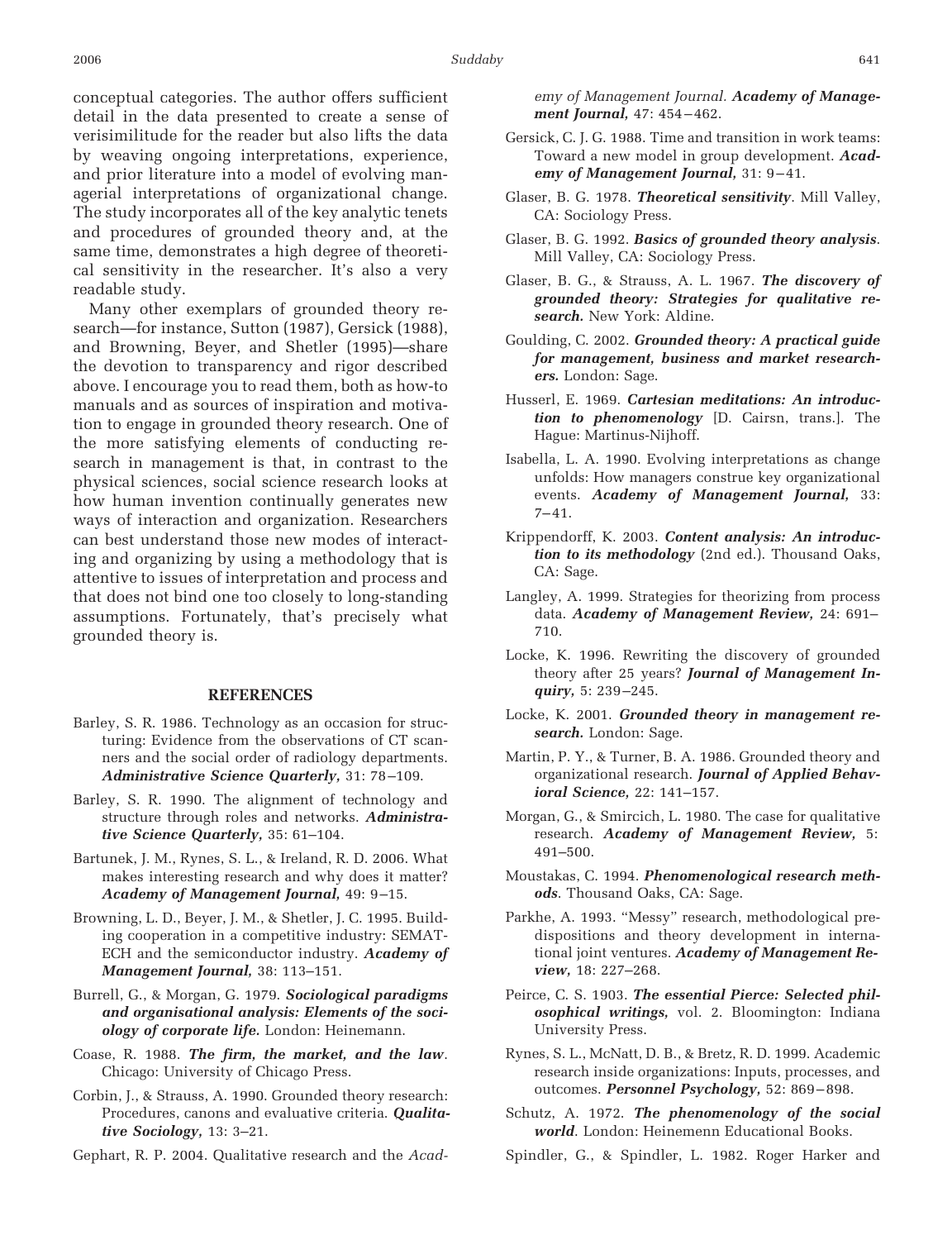Schonhausen: From the familiar to the strange and back. In G. Spindler (Ed.), *Doing the anthropology* of schooling: 21-46. New York: Holt, Rinehart & Winston.

Strauss, A., & Corbin, J. 1998. *Basics of qualitative research: Techniques and procedures for developing grounded theory* (2nd ed.). Thousand Oaks, CA: Sage.

Sutton, R. I. 1987. The process of organizational death:

Disbanding and reconnecting. *Administrative Science Quarterly,* 32: 542–569.

- Turner, B. A. 1981. Some practical aspects of qualitative data analysis: One way of organizing the cognitive processes associated with the generation of grounded theory. *Quality and Quantity,* 15: 225–247.
- Wimpenny, P., & Gass, J. 2000. Interviewing in phenomenology and grounded theory: Is there a difference? *Journal of Advanced Nursing,* 31: 1485–1492.